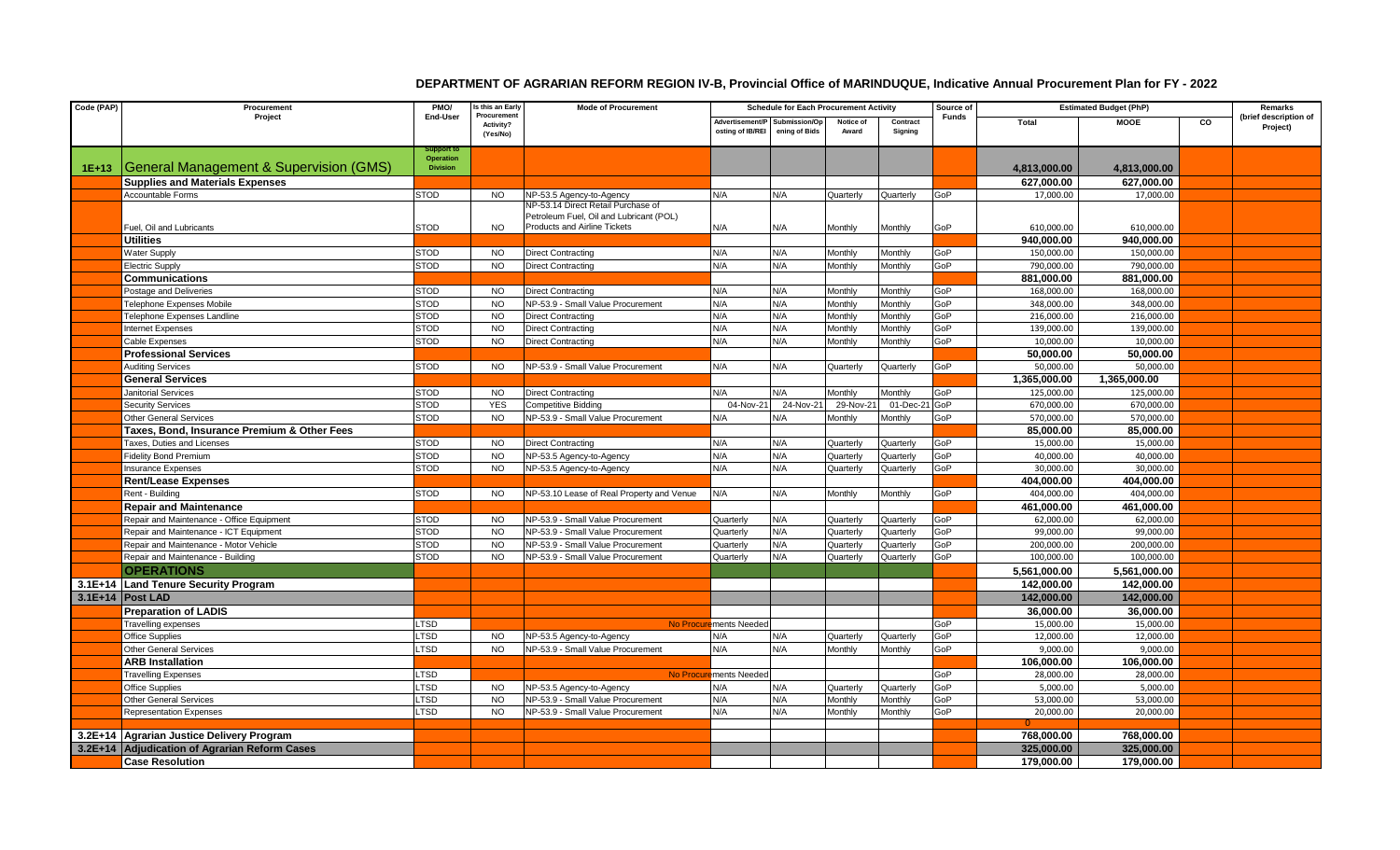| <b>Travelling Expenses</b>                                                | PARAD          |                |                                   | No Procurements Needed |     |           |           | GoP | 30,000.00  | 30,000.00  |  |
|---------------------------------------------------------------------------|----------------|----------------|-----------------------------------|------------------------|-----|-----------|-----------|-----|------------|------------|--|
| <b>Training Expenses</b>                                                  | PARAD          | <b>NO</b>      |                                   |                        |     |           |           |     |            |            |  |
| -Planning and Assessment                                                  | PARAD          | <b>NO</b>      | NP-53.9 - Small Value Procurement | Quarterly              | N/A | Quarterly | Quarterly | GoP | 10,000.00  | 10,000.00  |  |
| <b>Supplies and Materials Expenses</b>                                    | PARAD          | N <sub>O</sub> |                                   |                        |     |           |           |     |            |            |  |
| - ICT Equipment                                                           | PARAD          | <b>NO</b>      | NP-53.5 Agency-to-Agency          | N/A                    | N/A | Quarterly | Quarterly | GoP | 28,400.00  | 28,400.00  |  |
| Other General Services                                                    | PARAD          | <b>NO</b>      | NP-53.9 - Small Value Procurement | Monthly                | N/A | Monthly   | Monthly   | GoP | 105,600.00 | 105,600.00 |  |
| Repair and Maintenance - ICT Equipment                                    | PARAD          | <b>NO</b>      | NP-53.9 - Small Value Procurement | Quarterly              | N/A | Quarterly | Quarterly | GoP | 5.000.00   | 5,000.00   |  |
| <b>Mediation</b>                                                          |                |                |                                   |                        |     |           |           |     | 33,000.00  | 33,000.00  |  |
| Supplies and Materials Expenses                                           | PARAD          |                |                                   |                        |     |           |           |     |            |            |  |
| - Office Supplies - common use supplies                                   | <b>PARAD</b>   | <b>NO</b>      | NP-53.5 Agency-to-Agency          | N/A                    | N/A | Quarterly | Quarterly | GoP | 33,000.00  | 33.000.00  |  |
| Post Judgement                                                            |                |                |                                   |                        |     |           |           |     | 1.000.00   | 1.000.00   |  |
| <b>Travelling Expenses</b>                                                | PARAD          |                |                                   | No Procurements Needed |     |           |           | GoP | 1,000.00   | 1,000.00   |  |
| Registration of Judgement in the book of entry                            |                |                |                                   |                        |     |           |           |     | 6.000.00   | 6.000.00   |  |
| <b>Travelling Expenses</b>                                                | PARAD          |                |                                   | No Procurements Needed |     |           |           | GoP | 6,000.00   | 6,000.00   |  |
| <b>Execution / Implementation</b>                                         |                |                |                                   |                        |     |           |           |     | 37,000.00  | 37,000.00  |  |
|                                                                           |                |                |                                   |                        |     |           |           |     |            |            |  |
| Travelling expenses<br><b>Training Expenses</b>                           | PARAD<br>PARAD |                |                                   | No Procurements Needed |     |           |           | GoP | 6,000.00   | 6,000.00   |  |
| - Cascading                                                               | PARAD          | <b>YES</b>     | NP-53.9 - Small Value Procurement | Quarterly              | N/A | Quarterly | Quarterly | GoP | 5,000.00   | 5,000.00   |  |
|                                                                           |                | <b>NO</b>      |                                   |                        |     |           |           |     |            |            |  |
| <b>Other General Services</b>                                             | PARAD          |                | NP-53.9 - Small Value Procurement | Monthly                | N/A | Monthly   | Monthly   | GoP | 16,000.00  | 16,000.00  |  |
| <b>Representation Expenses</b>                                            | PARAD          | <b>NO</b>      | NP-53.9 - Small Value Procurement | Monthly                | N/A | Monthly   | Monthly   | GoP | 10.000.00  | 10.000.00  |  |
| <b>LAD Related Activities (Writ of Installation)</b>                      |                |                |                                   |                        |     |           |           |     | 69.000.00  | 69,000.00  |  |
| <b>Travelling Expenses</b>                                                | PARAD          |                | <b>No Procur</b>                  | ements Needed          |     |           |           | GoP | 30.000.00  | 30,000.00  |  |
| <b>Training Expenses</b>                                                  |                |                |                                   |                        |     |           |           |     |            |            |  |
| -Planning and Assessment                                                  | PARAD          | <b>NO</b>      | NP-53.9 - Small Value Procurement | Quarterly              | N/A | Quarterly | Quarterly | GoP | 10,000.00  | 10,000.00  |  |
| Supplies and Materials Expenses<br>-Office Supplies - common use supplies | <b>PARAD</b>   | <b>NO</b>      |                                   | N/A                    | N/A | Quarterly |           | GoP | 10,000.00  | 10,000.00  |  |
|                                                                           | PARAD          |                | NP-53.5 Agency-to-Agency          |                        | N/A |           | Quarterly | GoP |            |            |  |
| Repair and Maintenance - ICT Equipment                                    |                | <b>NO</b>      | NP-53.9 - Small Value Procurement | Quarterly              |     | Quarterly | Quarterly |     | 7,000.00   | 7,000.00   |  |
| <b>Representation Expenses</b>                                            | PARAD          | <b>NO</b>      | NP-53.9 - Small Value Procurement | Monthly                | N/A | Monthly   | Monthly   | GoP | 12,000.00  | 12,000.00  |  |
| 3.2E+14   Resolution of Agrarian Law Implementation Cases                 |                |                |                                   |                        |     |           |           |     | 74.000.00  | 74,000.00  |  |
|                                                                           |                |                |                                   |                        |     |           |           |     |            |            |  |
| <b>Travelling Expenses</b>                                                | Legal          |                |                                   | No Procurement Needed  |     |           |           | GoP | 44,000.00  | 44,000.00  |  |
| <b>Training Expenses</b>                                                  |                |                |                                   |                        |     |           |           |     |            |            |  |
| -Year-End Assessment LCMS                                                 | Legal          | <b>NO</b>      | NP-53.9 - Small Value Procurement | N/A                    | N/A | Quarterly | Quarterly |     | 30.000.00  | 30.000.00  |  |
| 3.2E+14 Provision of Agrarian Legal Assistance (PALA)                     |                |                |                                   |                        |     |           |           |     | 369,000.00 | 369,000.00 |  |
| <b>Mediation</b>                                                          |                |                |                                   |                        |     |           |           |     | 65,000.00  | 65,000.00  |  |
| Travelling expenses                                                       |                |                |                                   | No Procurement Needed  |     |           |           | GoP | 25,000.00  | 25,000.00  |  |
| <b>Training Expenses</b>                                                  | Legal<br>Legal |                |                                   |                        |     |           |           |     |            |            |  |
| -Planning and Assessment                                                  | Legal          | <b>NO</b>      | NP-53.9 - Small Value Procurement | Quarterly              | N/A | Quarterly | Quarterly | GoP | 5,000.00   | 5,000.00   |  |
| Supplies and Materials Expenses                                           |                |                |                                   |                        |     |           |           |     |            |            |  |
| -Office Supplies and Equipment                                            | Legal          | <b>NO</b>      | VP-53.5 Agency-to-Agency          | N/A                    | N/A | Quarterly | Quarterly | GoP | 15,000.00  | 15,000.00  |  |
| Other General Services                                                    | Legal          | <b>NO</b>      | NP-53.9 - Small Value Procurement | Monthly                | N/A | Monthly   | Monthly   | GoP | 20.000.00  | 20.000.00  |  |
| <b>Representation in Judicial Courts</b>                                  |                |                |                                   |                        |     |           |           |     | 128,000.00 | 128,000.00 |  |
| Travelling expenses                                                       | Legal          |                |                                   | No Procurement Needed  |     |           |           | GoP | 45,000.00  | 45,000.00  |  |
| <b>Training Expenses</b>                                                  | Legal          |                |                                   |                        |     |           |           |     |            |            |  |
| -Legal Case Monitoring System & Cascading                                 | Legal          | <b>NO</b>      | NP-53.9 - Small Value Procurement | Quarterly              | N/A | Quarterly | Quarterly | GoP | 2,000.00   | 2,000.00   |  |
| <b>Supplies and Materials Expenses</b>                                    |                |                |                                   |                        |     |           |           |     |            |            |  |
| -Office Supplies and Equipment                                            | Legal          | <b>NO</b>      | VP-53.5 Agency-to-Agency          | N/A                    | N/A | Quarterly | Quarterly | GoP | 50,000.00  | 50,000.00  |  |
| Other General Services                                                    | Legal          | <b>NO</b>      | VP-53.9 - Small Value Procurement | Monthly                | N/A | Monthly   | Monthly   | GoP | 11,000.00  | 11,000.00  |  |
| Representation expenses                                                   | Legal          | <b>NO</b>      | NP-53.9 - Small Value Procurement | N/A                    | N/A | Quarterly | Quarterly | GoP | 20,000.00  | 20,000.00  |  |
| <b>Representation in Quasi-Judicial Bodies</b>                            |                |                |                                   |                        |     |           |           |     | 105.000.00 | 105.000.00 |  |
| Travelling expenses                                                       | Legal          |                |                                   | No Procurement Needed  |     |           |           | GoP | 25.000.00  | 25.000.00  |  |
| Training Expenses                                                         | Legal          |                |                                   |                        |     |           |           |     |            |            |  |
| -Legal Case Monitoring System (LCMS)                                      | Legal          | <b>NO</b>      | NP-53.9 - Small Value Procurement | Quarterly              | N/A | Quarterly | Quarterly | GoP | 5,000.00   | 5,000.00   |  |
| Supplies and Materials Expenses                                           | Legal          |                |                                   |                        |     |           |           |     |            |            |  |
| -Office Supplies and Equipment                                            | Legal          | <b>NO</b>      | NP-53.5 Agency-to-Agency          | N/A                    | N/A | Quarterly | Quarterly | GoP | 35.000.00  | 35.000.00  |  |
| Other General Services                                                    | Legal          | <b>NO</b>      | NP-53.9 - Small Value Procurement | Monthly                | N/A | Monthly   | Monthly   | GoP | 25,000.00  | 25,000.00  |  |
| Repair and Maintenance - ICT Equipment                                    | Legal          | <b>NO</b>      | NP-53.9 - Small Value Procurement | Quarterly              | N/A | Quarterly | Quarterly | GoP | 10,000.00  | 10,000.00  |  |
| <b>Representation Expenses</b>                                            | Legal          | <b>NO</b>      | NP-53.9 - Small Value Procurement | Quarterly              | N/A | Quarterly | Quarterly | GoP | 5.000.00   | 5.000.00   |  |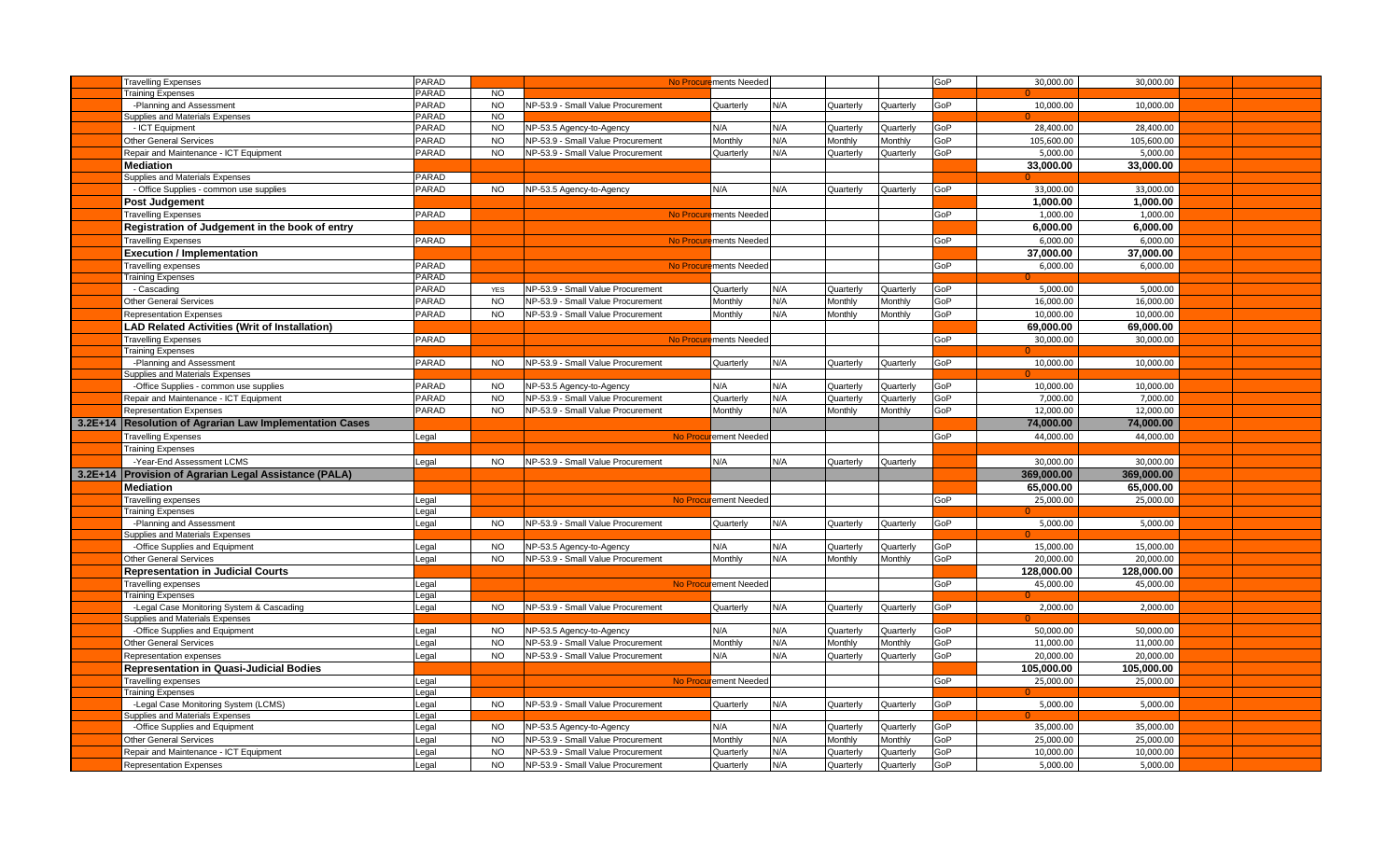|           | <b>Other ALA Services (Non-Case Resolution)</b>                                              |              |                        |                                                                        |                       |            |                        |                                |     | 68,000.00              | 68,000.00              |  |
|-----------|----------------------------------------------------------------------------------------------|--------------|------------------------|------------------------------------------------------------------------|-----------------------|------------|------------------------|--------------------------------|-----|------------------------|------------------------|--|
|           | Travelling expenses                                                                          | Legal        |                        |                                                                        | No Procurement Needed |            |                        |                                | GoP | 3.000.00               | 3.000.00               |  |
|           | <b>Training Expenses</b>                                                                     |              |                        |                                                                        |                       |            |                        |                                |     |                        |                        |  |
|           | -Legal Case Monitoring System (LCMS) and Planning                                            | Legal        | <b>NO</b>              | NP-53.9 - Small Value Procurement                                      | Quarterly             | N/A        | Quarterly              | Quarterly                      | GoP | 10,000.00              | 10,000.00              |  |
|           | Supplies and Materials Expenses                                                              |              |                        |                                                                        |                       |            |                        |                                |     |                        |                        |  |
|           | -Office Supplies and Equipment                                                               | Legal        | <b>NO</b>              | NP-53.5 Agency-to-Agency                                               | N/A                   | N/A        | Quarterly              | Quarterly                      | GoP | 5.000.00               | 5.000.00               |  |
|           | Other General Services                                                                       | Legal        | <b>NO</b>              | NP-53.9 - Small Value Procurement                                      | Monthly               | N/A        | Monthly                | Monthly                        | GoP | 48,000.00              | 48,000.00              |  |
|           | Repair and Maintenance - ICT Equipment                                                       | Legal        | <b>NO</b>              | NP-53.9 - Small Value Procurement                                      | Quarterly             | N/A        | Quarterly              | Quarterly                      | GoP | 2.000.00               | 2.000.00               |  |
|           | <b>Monitoring of Compliance to Granted Conversion -</b><br><b>DARPO</b>                      |              |                        |                                                                        |                       |            |                        |                                |     | 3,000.00               | 3,000.00               |  |
|           | <b>Travelling expenses</b>                                                                   | Legal        |                        | <b>No Proce</b>                                                        | urement Needed        |            |                        |                                | GoP | 1.000.00               | 1.000.00               |  |
|           | Other General Services                                                                       | Legal        | <b>NO</b>              | NP-53.9 - Small Value Procurement                                      | Monthly               | N/A        | Monthly                | Monthly                        | GoP | 1.000.00               | 1.000.00               |  |
|           | Repair and Maintenance - ICT Equipment                                                       | Legal        | <b>NO</b>              | NP-53.9 - Small Value Procurement                                      | Quarterly             | N/A        | Quarterly              | Quarterly                      | GoP | 1,000.00               | 1,000.00               |  |
| $3.3E+14$ | Agrarian Reform Beneficiaries Development and<br><b>Sustainability Program</b>               |              |                        |                                                                        |                       |            |                        |                                |     | 4,651,000.00           | 4,651,000.00           |  |
|           | <b>TRAVELLING EXPENSES</b>                                                                   |              |                        |                                                                        |                       |            |                        |                                |     | 508,000.00             | 508,000.00             |  |
|           | Supervision and Management for effective delivery of<br>3.3E+14 Support Services             |              |                        |                                                                        |                       |            |                        |                                |     | 90.000.00              | 90,000,00              |  |
|           | Conduct of IT-Enabled Maturity Assessment (ITEMA)                                            | PBDD         |                        |                                                                        | No Procurement Needed |            |                        |                                | GoP | 20,000.00              | 20,000.00              |  |
|           | Monitoring of Infra previously completed and turned-over to LGUs                             | PBDD         |                        |                                                                        | No Procurement Needed |            |                        |                                | GoP | 2,000.00               | 2,000.00               |  |
|           | Supervision, Management, Monitoring and Evaluation                                           | PBDD         |                        |                                                                        | No Procurement Needed |            |                        |                                | GoP | 68,000.00              | 68.000.00              |  |
|           | 3.3E+14 Social Infrastructure Building                                                       |              |                        |                                                                        | No Procurement Needed |            |                        |                                | GoP | 128,000.00             | 128,000.00             |  |
|           | Conduct of capacity building                                                                 | PBDD         |                        |                                                                        | No Procurement Needed |            |                        |                                | GoP | 75,000.00              | 75,000.00              |  |
|           | <b>New ARB members recruit</b>                                                               | PBDD         |                        |                                                                        | No Procurement Needed |            |                        |                                | GoP | 43,000.00              | 43,000.00              |  |
|           | <b>New members for ARBO organized</b>                                                        | PBDD         |                        |                                                                        | No Procurement Needed |            |                        |                                | GoP | 10,000.00              | 10,000.00              |  |
|           | <b>Enterprise Development, Economic and Physical</b>                                         |              |                        |                                                                        |                       |            |                        |                                |     |                        |                        |  |
|           | 3.3E+14   Infrastructure Support (EDEPIS)                                                    |              |                        |                                                                        |                       |            |                        |                                |     | 250,000,00             | 250,000.00             |  |
|           | Village Level Farms-focused Enterprise Development (VLFED)                                   | PBDD         |                        |                                                                        | No Procurement Needed |            |                        |                                | GoP | 80.000.00              | 80.000.00              |  |
|           | <b>INKSFARM</b>                                                                              | PBDD         |                        |                                                                        | No Procurement Needed |            |                        |                                | GoP | 80,000.00              | 80,000.00              |  |
|           | Marketing Assistance                                                                         | PBDD         |                        |                                                                        | No Procurement Needed |            |                        |                                | GoP | 30,000.00              | 30,000.00              |  |
|           | Provision of Credit and Microfinance Services                                                | PBDD         |                        |                                                                        | No Procurement Needed |            |                        |                                | GoP | 60.000.00              | 60.000.00              |  |
|           | 3.3E+14 Climate Resilient Farm Productivity Support                                          |              |                        |                                                                        |                       |            |                        |                                |     | 40.000.00              | 40.000.00              |  |
|           | Sustainable Livelihood Support                                                               | PBDD         |                        |                                                                        | No Procurement Needed |            |                        |                                | GoP | 20,000.00              | 20,000.00              |  |
|           | Major Crop Based Block Farming                                                               | PBDD         |                        |                                                                        | No Procurement Needed |            |                        |                                | GoP | 20,000.00              | 20,000.00              |  |
|           | <b>TRAINING EXPENSES (Procurement of Meals)</b>                                              |              |                        |                                                                        |                       |            |                        |                                |     | 1,266,600.00           | 1,266,600.00           |  |
|           | Supervision and Management for effective delivery of                                         |              |                        |                                                                        |                       |            |                        |                                |     |                        |                        |  |
|           | 3.3E+14 Support Services                                                                     |              |                        |                                                                        |                       |            |                        |                                |     | 150.000.00             | 150.000.00             |  |
|           | Conduct of IT-Enabled Maturity Assessment (ITEMA)                                            | PBDD         | <b>NO</b>              | NP-53.9 - Small Value Procurement                                      | N/A                   | N/A        | 18-Jul-22              | 19-Jul-22 GoP                  |     | 80.000.00              | 80.000.00              |  |
|           | Conduct of 1st Semester PBD Assessment and Planning Workshop                                 | PBDD         | <b>NO</b>              | NP-53.9 - Small Value Procurement                                      | N/A                   | N/A        | 10-May-22              | 11-May-22 GoP                  |     | 30,000.00              | 30,000.00              |  |
|           | Conduct of Year end PBD Assessment and Planning Workshop                                     | PBDD         | <b>NO</b>              | NP-53.9 - Small Value Procurement                                      | N/A                   | N/A        | 06-Dec-22              | 07-Dec-22 GoP                  |     | 40,000.00              | 40,000.00              |  |
|           | 3.3E+14 Social Infrastructure Building (SIB)                                                 |              |                        |                                                                        |                       |            |                        |                                |     | 345.600.00             | 345.600.00             |  |
|           | Conduct of Series of ARBO Organizing activities and Pre-Membership                           |              |                        |                                                                        |                       |            |                        |                                |     |                        |                        |  |
|           | <b>Education Seminar</b><br>Conduct of 15 batches of Strategic Development Planning Workshop | PBDD<br>PBDD | <b>NO</b><br><b>NO</b> | NP-53.9 - Small Value Procurement<br>NP-53.9 - Small Value Procurement | N/A<br>N/A            | N/A<br>N/A | 17-Jan-22<br>07-Feb-22 | 18-Jan-22 GoP<br>09-Feb-22 GoP |     | 57,600.00<br>54,000.00 | 57,600.00<br>54,000.00 |  |
|           | Conduct of 16 batches Leadership Training and Value Re-Orientation                           |              |                        |                                                                        |                       |            |                        |                                |     |                        |                        |  |
|           | Seminar                                                                                      | PBDD         | <b>NO</b>              | NP-53.9 - Small Value Procurement                                      | N/A                   | N/A        | 07-Mar-22              | 09-Mar-22 GoP                  |     | 36,000.00              | 36,000.00              |  |
|           | Conduct of 15 batches Organizational Management Seminar                                      | PBDD         | <b>NO</b>              | NP-53.9 - Small Value Procurement                                      | N/A                   | N/A        | 12-Apr-22              | 14-Apr-22 GoP                  |     | 45,000.00              | 45,000.00              |  |
|           | Conduct of 16 batches Organizational Policies, Systems and Procedures                        | PBDD         | <b>NO</b>              | NP-53.9 - Small Value Procurement                                      | N/A                   | N/A        | 10-May-22              | 12-May-22 GoP                  |     | 36,000.00              | 36,000.00              |  |
|           | Conduct of 15 batches of Seminar on Financial Management and Records<br><b>Keeping</b>       | PBDD         | <b>NO</b>              | NP-53.9 - Small Value Procurement                                      | N/A                   | N/A        | 07-Jun-22              | 09-Jun-22 GoP                  |     | 54,000.00              | 54,000.00              |  |
|           | Conduct of 15 batches of Seminar on Business Plan/ Project Proposal                          |              |                        |                                                                        |                       |            |                        |                                |     |                        |                        |  |
|           | Formulation                                                                                  | PBDD         | <b>NO</b>              | NP-53.9 - Small Value Procurement                                      | N/A                   | N/A        | 05-Jul-22              | 07-Jul-22 GoP                  |     | 48,000.00              | 48,000.00              |  |
|           | Conduct of ARBO Congress                                                                     | PBDD         | <b>NO</b>              | NP-53.9 - Small Value Procurement                                      | N/A                   | N/A        | 24-May-22              | 25-May-22 GoP                  |     | 15,000.00              | 15,000.00              |  |
|           | 3.3E+14 Enterprise Development and Economic Support                                          |              |                        |                                                                        |                       |            |                        |                                |     | 481,000.00             | 481,000.00             |  |
|           | <b>Product Development Services</b>                                                          |              |                        |                                                                        |                       |            |                        |                                |     | 26,000.00              | 26,000.00              |  |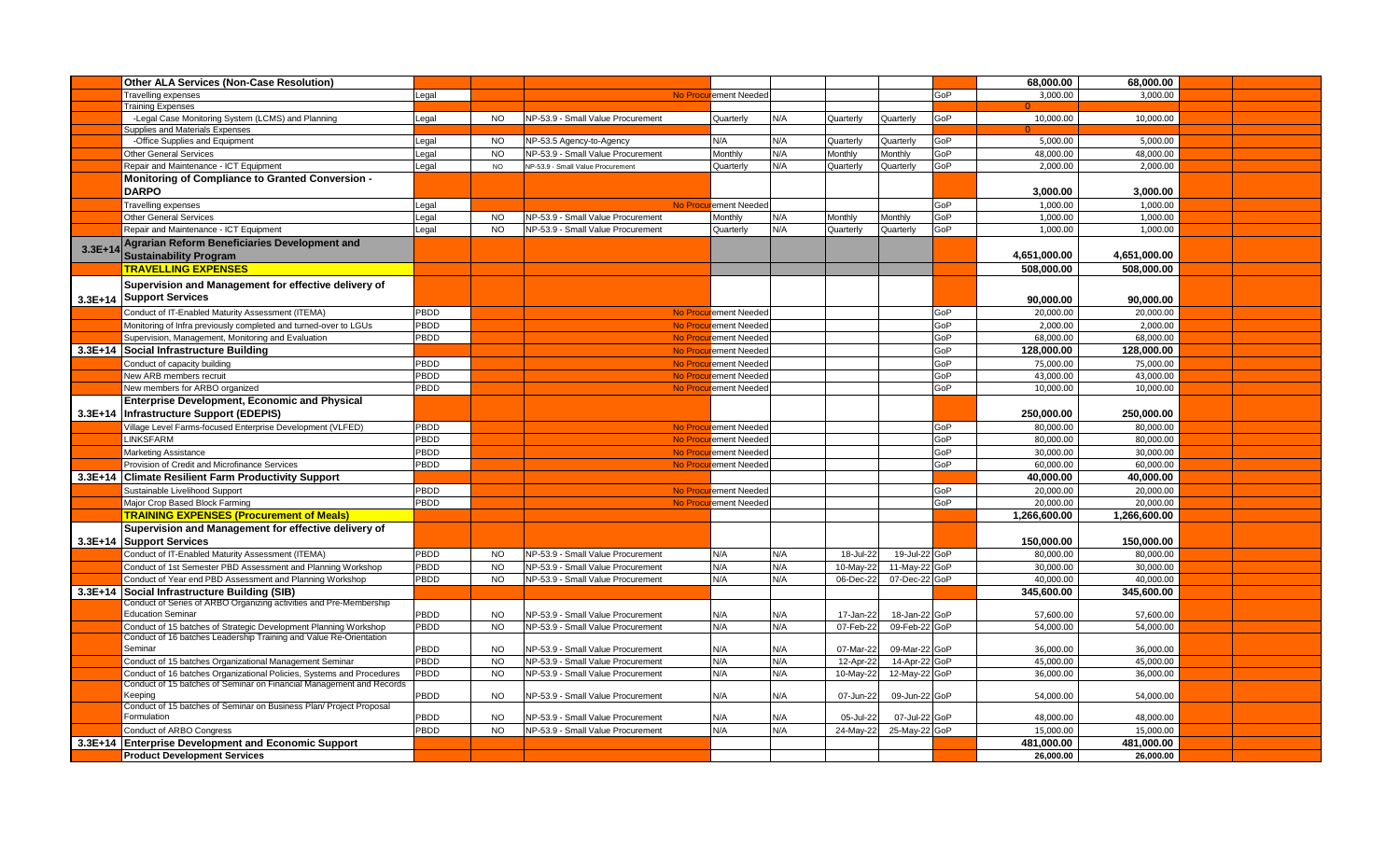| Conduct of 2 batches Enterprise Policy Development and Financial                                                  |             |           |                                   |     |     |           |               |            |            |  |
|-------------------------------------------------------------------------------------------------------------------|-------------|-----------|-----------------------------------|-----|-----|-----------|---------------|------------|------------|--|
| Management                                                                                                        | PBDD        | <b>NO</b> | NP-53.9 - Small Value Procurement | N/A | N/A | 12-Apr-22 | 14-Apr-22 GoP | 26,000.00  | 26,000.00  |  |
| Village Level Farms-focused Enterprise Development (VLFED)                                                        |             |           |                                   |     |     |           |               | 100.000.00 | 100.000.00 |  |
| <b>Business Planning</b>                                                                                          | PBDD        | <b>NO</b> | NP-53.9 - Small Value Procurement | N/A | N/A | 09-Feb-22 | 10-Feb-22 GoP | 10,000.00  | 10,000.00  |  |
| Policies, System and Procedures Formulation                                                                       | PBDD        | <b>NO</b> | NP-53.9 - Small Value Procurement | N/A | N/A | 09-Feb-22 | 10-Feb-22 GoP | 12,000.00  | 12,000.00  |  |
| Product Packaging and Brand Development                                                                           | PBDD        | <b>NO</b> | NP-53.9 - Small Value Procurement | N/A | N/A | 05-Apr-22 | 07-Apr-22 GoP | 12,000.00  | 12,000.00  |  |
| Financial Management and Records Management                                                                       | PBDD        | <b>NO</b> | NP-53.9 - Small Value Procurement | N/A | N/A | 10-May-22 | 12-May-22 GoP | 10,000.00  | 10,000.00  |  |
| Current Good Manufacturing Practices and Good Agricultural Practices                                              |             |           |                                   |     |     |           |               |            |            |  |
| Training                                                                                                          | <b>PBDD</b> | <b>NO</b> | NP-53.9 - Small Value Procurement | N/A | N/A | 10-May-22 | 12-May-22 GoP | 12,000.00  | 12,000.00  |  |
| Food Safety Management                                                                                            | PBDD        | <b>NO</b> | NP-53.9 - Small Value Procurement | N/A | N/A | 05-Jul-22 | 05-Jul-22 GoP | 12,000.00  | 12,000.00  |  |
| Basic Occupational Safety and Health                                                                              | PBDD        | <b>NO</b> | NP-53.9 - Small Value Procurement | N/A | N/A | 05-Jul-22 | 05-Jul-22 GoP | 12,000.00  | 12,000.00  |  |
| Catering, Materials and Fees for Coaching & Mentoring Sessions on                                                 |             |           |                                   |     |     |           |               |            |            |  |
| Product Enhancement/ registration on compliance to government regulatory<br>permits and licenses                  | PBDD        |           |                                   |     |     |           |               |            |            |  |
|                                                                                                                   |             | <b>NO</b> | NP-53.9 - Small Value Procurement | N/A | N/A | 05-Apr-22 | 07-Apr-22 GoP | 10,000.00  | 10.000.00  |  |
| Support to Participation to Trade Fairs                                                                           | PBDD        | <b>NO</b> | NP-53.9 - Small Value Procurement | N/A | N/A | 17-Aug-22 | 19-Aug-22 GoP | 10.000.00  | 10.000.00  |  |
| <b>PBD Lawyering</b>                                                                                              |             |           |                                   |     |     |           |               | 30.000.00  | 30.000.00  |  |
| Conduct of 2 Batches of Training/Seminar on Laws Contract & Obligation                                            |             |           |                                   |     |     |           |               |            |            |  |
| cum Coaching Mentoring Session/ Contract Negotiation (Brgy. Masalukot)                                            | PBDD        | NO.       | NP-53.9 - Small Value Procurement | N/A | N/A | 15-Mar-22 | 16-Mar-22 GoP | 15,000.00  | 15,000.00  |  |
| Conduct of 2 Batches of Training/Seminar on Rights, Roles and                                                     |             |           |                                   |     |     |           |               |            |            |  |
| Responsibilities - 3Rs cum Coaching Mentoring Session/Contract                                                    |             |           |                                   |     |     |           |               |            |            |  |
| Finalization & Signing (Brgy. Masalukot)                                                                          | PBDD        | <b>NO</b> | NP-53.9 - Small Value Procurement | N/A | N/A | 08-Jun-22 | 10-Jun-22 GoP | 15,000.00  | 15,000.00  |  |
| <b>Farm Business School (FBS)</b>                                                                                 |             |           |                                   |     |     |           |               | 100,000.00 | 100,000.00 |  |
| Conduct of 25 Session on Farm Business School Training, Process Review                                            |             |           |                                   |     |     |           |               |            |            |  |
| Coaching and Mentoring                                                                                            | PBDD        | <b>NO</b> | NP-53.9 - Small Value Procurement | N/A | N/A | 08-Feb-22 | 09-Feb-22 GoP | 100.000.00 | 100.000.00 |  |
| <b>LINKSFARM</b>                                                                                                  |             |           |                                   |     |     |           |               | 200.000.00 | 200.000.00 |  |
| <b>Product Supply Organizing (Step 6)</b>                                                                         |             |           |                                   |     |     |           |               | 90,000.00  | 90,000.00  |  |
| <b>Conduct of Product Supply Forecasting</b>                                                                      | PBDD        | <b>NO</b> | NP-53.9 - Small Value Procurement | N/A | N/A | 08-Feb-22 | 09-Feb-22 GoP | 10,000.00  | 10,000.00  |  |
| Conduct of Field Monitoring, Assessment & firming up of supply                                                    | PBDD        | <b>NO</b> | NP-53.9 - Small Value Procurement | N/A | N/A | 08-Feb-22 | 09-Feb-22 GoP | 10,000.00  | 10,000.00  |  |
| Other climate-smart farm technology training                                                                      | PBDD        | <b>NO</b> | NP-53.9 - Small Value Procurement | N/A | N/A | 22-Mar-22 | 24-Mar-22 GoP | 70,000.00  | 70,000.00  |  |
| <b>Regular Collective Marketing (Step 7)</b>                                                                      | PBDD        |           |                                   |     |     |           |               | 40.000.00  | 40.000.00  |  |
| <b>Product Delivery</b>                                                                                           | PBDD        | <b>NO</b> | NP-53.9 - Small Value Procurement | N/A | N/A | 15-Feb-2  | 15-Feb-22 GoP | 20,000.00  | 20,000.00  |  |
| Post Delivery Assessment                                                                                          | PBDD        | <b>NO</b> | NP-53.9 - Small Value Procurement | N/A | N/A | 15-Feb-22 | 15-Feb-22 GoP | 10,000.00  | 10,000.00  |  |
| Assessment & Continuous Improvement of AE (Step 8)                                                                | PBDD        | <b>NO</b> | NP-53.9 - Small Value Procurement | N/A | N/A | 15-Feb-22 | 15-Feb-22 GoP | 10.000.00  | 10.000.00  |  |
| <b>MELALAD</b>                                                                                                    | PBDD        |           |                                   |     |     |           |               | 70,000.00  | 70.000.00  |  |
| Conduct of Provincial team LAD Sessions                                                                           | PBDD        | <b>NO</b> | NP-53.9 - Small Value Procurement | N/A | N/A | 08-Jun-22 | 10-Jun-22 GoP | 10.000.00  | 10.000.00  |  |
| Conduct of Farmers Training on Steps 6-8                                                                          | PBDD        | <b>NO</b> | NP-53.9 - Small Value Procurement | N/A | N/A | 22-Mar-22 | 24-Mar-22 GoP | 60.000.00  | 60,000.00  |  |
| <b>Provision of Credit and Microfinance</b>                                                                       |             |           |                                   |     |     |           |               | 25.000.00  | 25.000.00  |  |
| Conduct of Provincewide Seminar on DAR Credit Programs and                                                        |             |           |                                   |     |     |           |               |            |            |  |
| Microfinance Services                                                                                             | PBDD        | <b>NO</b> | NP-53.9 - Small Value Procurement | N/A | N/A | 22-Mar-22 | 24-Mar-22 GoP | 25,000.00  | 25,000.00  |  |
| 3.3E+14 Climate Resilient Farm Productivity Support Project                                                       |             |           |                                   |     |     |           |               | 290.000.00 | 290.000.00 |  |
| <b>Sustainable Livelihood Support</b>                                                                             |             |           |                                   |     |     |           |               | 165.000.00 | 165.000.00 |  |
| Conduct of 2 Batches on Climate Change Adaptation, Mitigation &                                                   |             |           |                                   |     |     |           |               |            |            |  |
| Resiliency Seminar/Planning Workshop<br>Conduct of 2 Batches of Techno Training on Integrated Diversified Organic | PBDD        | <b>NO</b> | NP-53.9 - Small Value Procurement | N/A | N/A | 08-Mar-22 | 10-Mar-22 GoP | 30,000.00  | 30,000.00  |  |
| <b>Farming System</b>                                                                                             | PBDD        | <b>NO</b> | NP-53.9 - Small Value Procurement | N/A | N/A | 22-Mar-22 | 24-Mar-22 GoP | 60,000.00  | 60,000.00  |  |
| Conduct of 2 Batches on Good Agricultural Practices (GAP) Training on                                             |             |           |                                   |     |     |           |               |            |            |  |
| Root Crop Production                                                                                              | PBDD        | <b>NO</b> | NP-53.9 - Small Value Procurement | N/A | N/A | 14-Jun-22 | 15-Jun-22 GoP | 50.000.00  | 50.000.00  |  |
| Conduct of 2 Batches of Disaster Preparedness and Risk Reduction                                                  |             |           |                                   |     |     |           |               |            |            |  |
| Seminar                                                                                                           | PBDD        | <b>NO</b> | NP-53.9 - Small Value Procurement | N/A | N/A | 05-Jul-22 | 07-Jul-22 GoP | 25,000.00  | 25,000.00  |  |
| <b>Major Crop Based Block Farming</b>                                                                             |             |           |                                   |     |     |           |               | 120.000.00 | 120.000.00 |  |
| Conduct of Rice Production Technology Trainings                                                                   | PBDD        | <b>NO</b> | NP-53.9 - Small Value Procurement | N/A | N/A | 15-Jun-22 | 16-Jun-22 GoP | 60.000.00  | 60.000.00  |  |
| Technology Training on Integrated Farming System                                                                  | PBDD        | <b>NO</b> | NP-53.9 - Small Value Procurement | N/A | N/A | 12-Jul-22 | 12-Jul-22 GoP | 30,000.00  | 30,000.00  |  |
| Conduct of Climate Change Adaptation, Mitigation & Resiliency                                                     |             |           |                                   |     |     |           |               |            |            |  |
| Seminar/Planning Workshop                                                                                         | PBDD        | <b>NO</b> | NP-53.9 - Small Value Procurement | N/A | N/A | 12-Jul-2  | 12-Jul-22 GoP | 30,000.00  | 30,000.00  |  |
| <b>WASH Focused Enterprises</b>                                                                                   |             |           |                                   |     |     |           |               | 5.000.00   | 5.000.00   |  |
| Training on Swine Production                                                                                      | PBDD        | <b>NO</b> | NP-53.9 - Small Value Procurement | N/A | N/A | 08-Mar-22 | 08-Mar-22 GoP | 5,000.00   | 5,000.00   |  |
| <b>Supplies and Materials Expenses</b>                                                                            |             |           |                                   |     |     |           |               | 170.400.00 | 170.400.00 |  |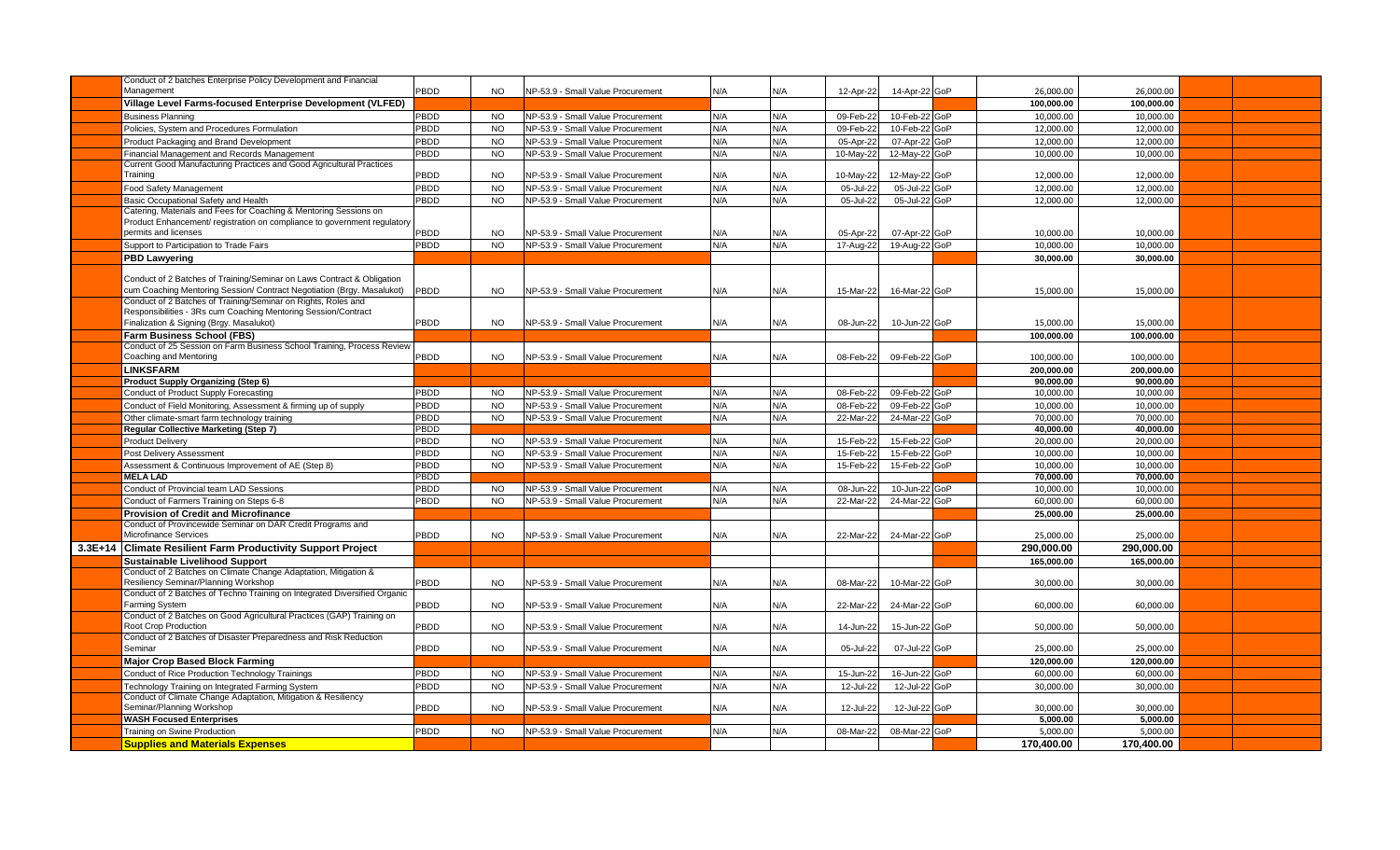| Supervision and Management for effective delivery of                                                                    |             |                |                                   |           |           |           |               |     |              |              |  |
|-------------------------------------------------------------------------------------------------------------------------|-------------|----------------|-----------------------------------|-----------|-----------|-----------|---------------|-----|--------------|--------------|--|
| 3.3E+14 Support Services                                                                                                |             |                |                                   |           |           |           |               |     | 23.000.00    | 23.000.00    |  |
| Common Use Supplies and Equipments Available at PS-DBM                                                                  | PBDD        | <b>NO</b>      | NP-53.5 Agency-to-Agency          | N/A       | N/A       | Quarterly | Quarterly     | GoP | 23,000.00    | 23,000.00    |  |
| 3.3E+14 Social Infrastructure Building (SIB)                                                                            |             |                |                                   |           |           |           |               |     | 20,400.00    | 20,400.00    |  |
| Common Use Supplies and Equipments Available at PS-DBM                                                                  | <b>PBDD</b> | <b>NO</b>      | NP-53.5 Agency-to-Agency          | N/A       | N/A       | Quarterly | Quarterly     | GoP | 20.400.00    | 20,400.00    |  |
| 3.3E+14 Enterprise Development and Economic Support                                                                     |             |                |                                   |           |           |           |               |     | 77.000.00    | 77,000.00    |  |
| Common Use Supplies and Equipments Available at PS-DBM                                                                  | PBDD        | <b>NO</b>      | NP-53.5 Agency-to-Agency          | N/A       | N/A       | Quarterly | Quarterly     | GoP | 27,000.00    | 27,000.00    |  |
| Other Supplies and Materials - Marketing Assistance                                                                     | PBDD        | <b>NO</b>      | NP-53.9 - Small Value Procurement | N/A       | N/A       | Quarterly | Quarterly     | GoP | 50.000.00    | 50.000.00    |  |
| 3.3E+14 Climate Resilient Farm Productivity Support Project                                                             |             |                |                                   |           |           |           |               |     | 50,000.00    | 50,000.00    |  |
| Common Use Supplies and Equipments Available at PS-DBM                                                                  | PBDD        | <b>NO</b>      | NP-53.5 Agency-to-Agency          | N/A       | N/A       | Quarterly | Quarterly     | GoP | 50.000.00    | 50.000.00    |  |
| <b>FINANCIAL SUBSIDY</b>                                                                                                |             |                |                                   |           |           |           |               |     | 1,975,000.00 | 1,975,000.00 |  |
| Provision of Small Farm Tools, Processing Equipment and                                                                 |             |                |                                   |           |           |           |               |     |              |              |  |
| <b>Inputs</b>                                                                                                           |             |                |                                   |           |           |           |               |     | 275,000.00   | 275,000.00   |  |
| 3.3E+14 Climate Resilient Farm Productivity Support Project                                                             |             |                |                                   |           |           |           |               |     | 275,000.00   | 275,000.00   |  |
| <b>Sustainable Livelihood Support</b>                                                                                   |             |                |                                   |           |           |           |               |     |              |              |  |
| Procurement of Farm Production Inputs/Tools                                                                             | PBDD        | <b>NO</b>      | NP-53.9 - Small Value Procurement | 07-Mar-22 | 14-Mar-22 | 21-Mar-22 | 21-Mar-22 GoP |     | 150,000.00   | 150,000.00   |  |
| <b>Major Crop Based Block Farming</b><br>Procurement of Farm Production Inputs/Tools                                    | PBDD        | <b>NO</b>      | NP-53.9 - Small Value Procurement | 07-Mar-22 | 14-Mar-22 | 21-Mar-22 | 21-Mar-22 GoP |     | 125,000.00   | 125,000.00   |  |
| <b>Provision of Farm Machinery Equipment and Facilities</b>                                                             |             |                |                                   |           |           |           |               |     | 1,580,000.00 | 1,580,000.00 |  |
| 3.3E+14   Climate Resilient Farm Productivity Support Project                                                           |             |                |                                   |           |           |           |               |     | 1,580,000.00 | 1,580,000.00 |  |
| <b>Sustainable Livelihood Support</b>                                                                                   |             |                |                                   |           |           |           |               |     |              |              |  |
| Procurement of Farm Production Machinery Equipment                                                                      | PBDD        | <b>NO</b>      | <b>Competitive Bidding</b>        | 06-Jun-22 | 13-Jul-22 | 20-Jul-22 | 20-Jul-22 GoP |     | 500,000.00   | 500,000.00   |  |
| <b>Major Crop Based Block Farming</b>                                                                                   |             |                |                                   |           |           |           |               |     |              |              |  |
| Procurement of Farm Production Machinery Equipment                                                                      | PBDD        | <b>NO</b>      | Competitive Bidding               | 06-Jun-22 | 13-Jul-22 | 20-Jul-22 | 20-Jul-22 GoP |     | 1.000.000.00 | 1.000.000.00 |  |
| <b>CP-WASH</b>                                                                                                          |             |                |                                   |           |           |           |               |     |              |              |  |
| Procurement of Construction Materials and Installation of Facilities                                                    | PBDD        | <b>NO</b>      | NP-53.9 - Small Value Procurement | N/A       | N/A       | 27-Jul-22 | 30-Jul-22 GoP |     | 80.000.00    | 80.000.00    |  |
| <b>Provision of other Equipment and Starter Kits</b>                                                                    |             |                |                                   |           |           |           |               |     | 120,000.00   | 120,000.00   |  |
| 3.3E+14 Enterprise Development and Economic Support                                                                     |             |                |                                   |           |           |           |               |     | 120,000.00   | 120,000.00   |  |
| <b>Products and Services Developed</b>                                                                                  | PBDD        |                |                                   |           |           |           | 10-Mar-22 GoP |     |              |              |  |
| Procurement of Starter Kits for the Enterprises Developed<br>Village Level Farms-focused Enterprise Development (VLFED) |             | <b>NO</b>      | NP-53.9 - Small Value Procurement | N/A       | N/A       | 08-Mar-22 |               |     | 10,000.00    | 10,000.00    |  |
| Procurement of Starter Kits for the Enhancement and Development of                                                      |             |                |                                   |           |           |           |               |     |              |              |  |
| Product                                                                                                                 | PBDD        | <b>NO</b>      | NP-53.9 - Small Value Procurement | N/A       | N/A       | 22-Mar-22 | 24-Mar-22 GoP |     | 60,000.00    | 60,000.00    |  |
| <b>LINKSFARMM - Procurement of Starter Kits</b>                                                                         | PBDD        | <b>NO</b>      | NP-53.9 - Small Value Procurement | N/A       | N/A       | 22-Jun-22 | 24-Jun-22 GoP |     | 50.000.00    | 50.000.00    |  |
| <b>TRANSPORTATION EXPENSES</b>                                                                                          |             |                |                                   |           |           |           |               |     | 327,000.00   | 327,000.00   |  |
| <b>Provision for Vehicle Rental</b>                                                                                     |             |                |                                   |           |           |           |               |     |              |              |  |
| 3.3E+14 Social Infrastructure Building (SIB)                                                                            | PBDD        | <b>NO</b>      | NP-53.9 - Small Value Procurement | N/A       | N/A       | 01-Mar-22 | 04-Mar-22 GoP |     | 63,000.00    | 63,000.00    |  |
| 3.3E+14 Enterprise Development and Economic Support                                                                     |             |                |                                   |           |           |           |               |     | 164,000.00   | 164,000.00   |  |
| <b>Products and Services Developed</b>                                                                                  | <b>PBDD</b> | <b>NO</b>      | NP-53.9 - Small Value Procurement | N/A       | N/A       | 04-Apr-22 | 05-Apr-22 GoP |     | 6.000.00     | 6.000.00     |  |
| Village Level Farms-focused Enterprise Development (VLFED)                                                              | PBDD        | <b>NO</b>      | NP-53.9 - Small Value Procurement | N/A       | N/A       | 04-Apr-22 | 05-Apr-22 GoP |     | 50,000.00    | 50,000.00    |  |
| PBD Lawyering                                                                                                           | PBDD        | <b>NO</b>      | NP-53.9 - Small Value Procurement | N/A       | N/A       | 04-Apr-22 | 05-Apr-22 GoP |     | 8,000.00     | 8,000.00     |  |
| <b>LINKSFARMM</b>                                                                                                       | <b>PBDD</b> | <b>NO</b>      | NP-53.9 - Small Value Procurement | N/A       | N/A       | 04-Apr-22 | 05-Apr-22 GoP |     | 40,000.00    | 40,000.00    |  |
| <b>LINKSFARMM</b>                                                                                                       | PBDD        | N <sub>O</sub> | NP-53.9 - Small Value Procurement | N/A       | N/A       | 05-Jul-22 | 06-Jul-22     | GoP | 30,000.00    | 30,000.00    |  |
| <b>Marketing Assistance</b>                                                                                             | <b>PBDD</b> | <b>NO</b>      | NP-53.9 - Small Value Procurement | N/A       | N/A       | Quarterly | Quarterly     | GoP | 30,000.00    | 30,000.00    |  |
| 3.3E+14 Climate Resilient Farm Productivity Support Project                                                             |             |                |                                   |           |           |           |               |     | 100.000.00   | 100.000.00   |  |
| Sustainable Livelihood Support                                                                                          | PBDD        | <b>NO</b>      | NP-53.9 - Small Value Procurement | N/A       | N/A       | 12-Apr-22 | 14-Apr-22 GoP |     | 25,000.00    | 25,000.00    |  |
| Sustainable Livelihood Support                                                                                          | PBDD        | <b>NO</b>      | NP-53.9 - Small Value Procurement | N/A       | N/A       | 24-May-22 | 27-May-22 GoP |     | 25,000.00    | 25,000.00    |  |
| Major Crop Based Block Farming                                                                                          | PBDD        | <b>NO</b>      | NP-53.9 - Small Value Procurement | N/A       | N/A       | 12-Apr-22 | 14-Apr-22 GoP |     | 25.000.00    | 25,000.00    |  |
| Major Crop Based Block Farming                                                                                          | PBDD        | <b>NO</b>      | NP-53.9 - Small Value Procurement | N/A       | N/A       | 24-May-22 | 27-May-22 GoP |     | 25,000.00    | 25,000.00    |  |
| <b>REPRESENTATION EXPENSES</b>                                                                                          |             |                |                                   |           |           |           |               |     | 232,000.00   | 232,000.00   |  |
| Supervision and Management for effective delivery of                                                                    |             |                |                                   |           |           |           |               |     |              |              |  |
| 3.3E+14 Support Services                                                                                                |             |                |                                   |           |           |           |               |     |              |              |  |
| Conduct of Regular PBD Monitoring and Evaluation Staff Meeting                                                          | PBDD        | <b>NO</b>      | NP-53.9 - Small Value Procurement | N/A       | N/A       | 17-Jan-22 | 18-Jan-22 GoP |     | 20.000.00    | 20.000.00    |  |
| 3.3E+14 Social Infrastructure Building (SIB)                                                                            |             |                |                                   |           |           |           |               |     |              |              |  |
| Conduct of Capacity building on Organizational Building and                                                             |             |                |                                   |           |           |           |               |     |              |              |  |
| Management/Governance related activities                                                                                | PBDD        | <b>NO</b>      | NP-53.9 - Small Value Procurement | N/A       | N/A       | 17-Jan-22 | 18-Jan-22 GoP |     | 57,000.00    | 57,000.00    |  |